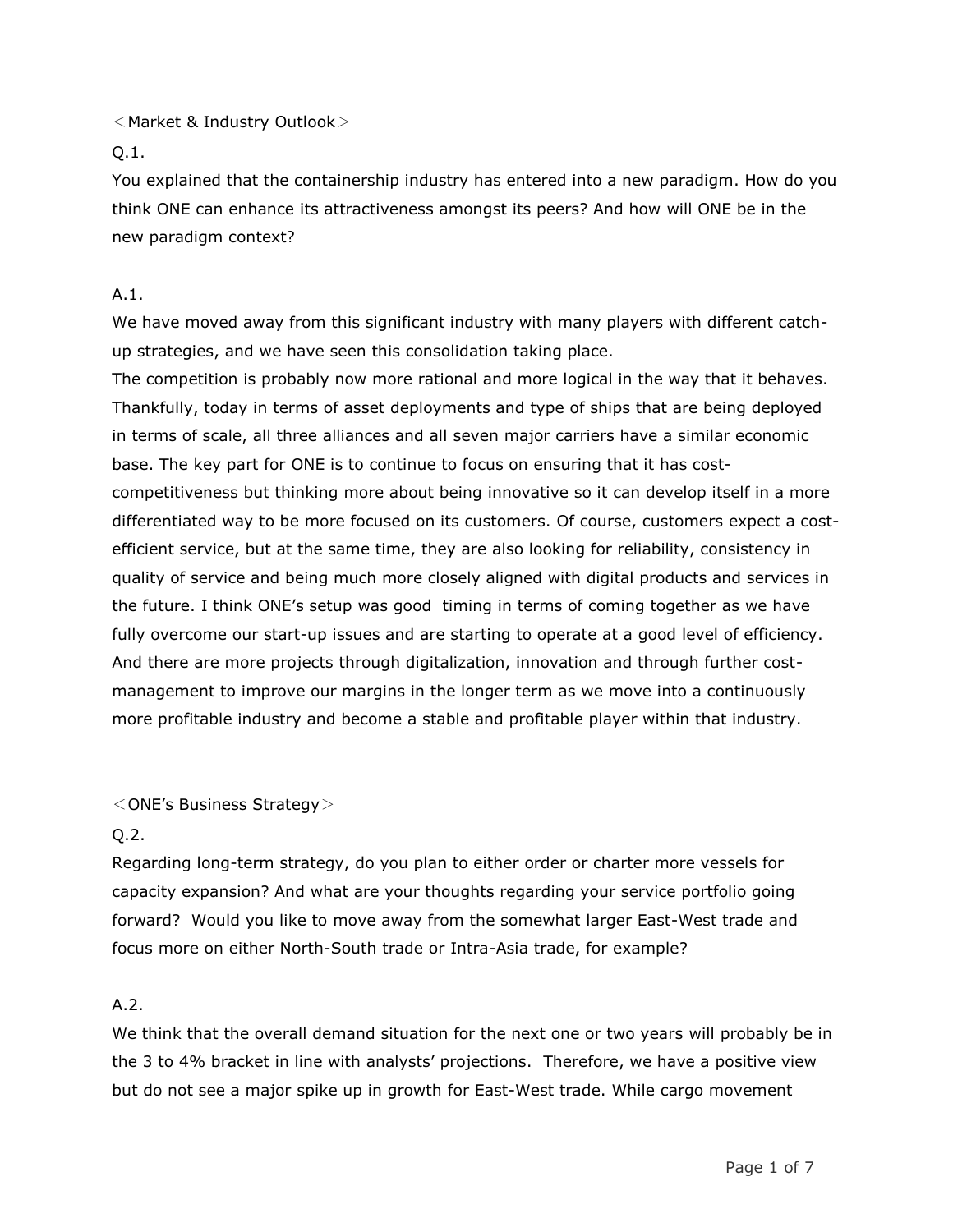between China-US is down, we are offsetting that through more South East Asia-US and US-South East Asia cargoes. Our Intra-Asia trade is actually quite significant. In the slide on page 13, we showed 21% of our capacity deployed in Intra-Asia trade with 56 services per week. We define Intra-Asia as being from Japan down to New Zealand as well as across to the Middle East. We think that there are some markets growing quicker than others in those areas, and as Asia-North America trade is affected by present global tariff situation, we may see more Intra-Asia trade activity under the surface as the supply chain tries catching up with changes in sourcing and supplying. Overall, we will probably place some new vessel orders in the future but doing so in line with steady and long-term global economic and trade growth.

### Q.3.

Regarding your short-term forecast and guidance made for this fiscal year, can you elaborate just a little bit more about the key assumptions, particularly market freight rates? Market rates have been trending up somewhat over the last month or so since you gave that guidance. Is that in line with your expectations?

## A.3.

In terms of market freight rates, we saw quite a slowdown during the September-October period. We think that is partly related to the economic slowdown in China's exports to the USA and Europe being relatively quiet during that period. But in November we saw a signs of a pickup. The vessels are starting to load cargo in Asia that will arrive after the holiday period in Europe and North America in terms of Christmas and New Year. We are starting to move up to the peak period for shipments leading up to Chinese New Year and expect that patterns in the next  $6~\textdegree$  weeks will continue to see further strengthening in freight rates which frankly is in line with our expectations.

#### Q.4.

In comparison between your company and European shipping companies, what are your advantages and disadvantages? For example, compared with MAERSK, how do you recognize the difference in gross margin rate? And also, how can you catch up with them?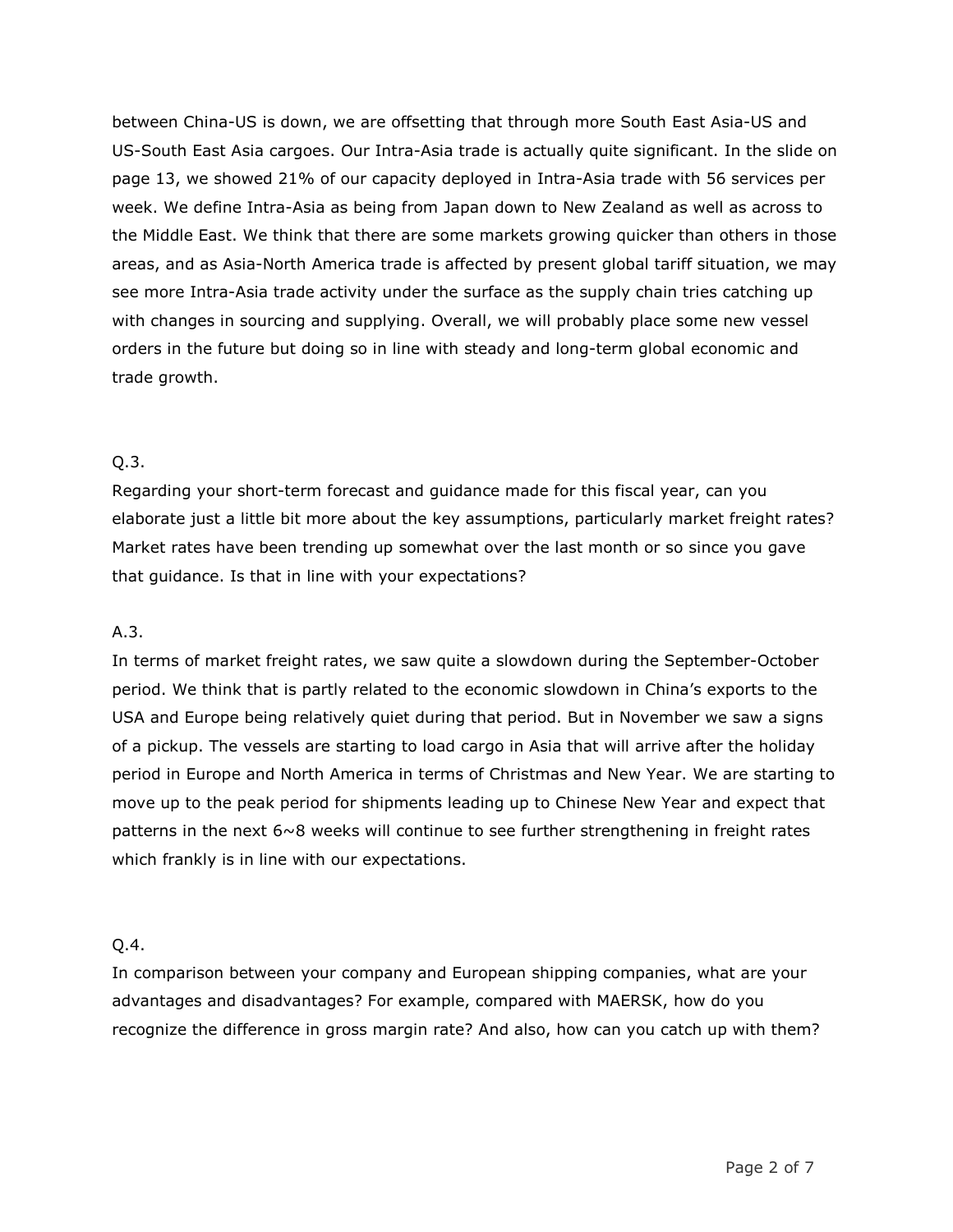#### A.4.

You have seen the results for 1<sup>st</sup> half of FY2019 from all major shipping companies except MSC. And you have also probably seen results of  $3<sup>rd</sup>$  quarter (CY basis) for most other carriers as well and are able to benchmark well against our company. You can see that we have regained load factor capability in line with the market that also shows how our 2<sup>nd</sup> quarter results of 121 million US dollars profit compares. The key point is that our result is genuine net profit and is purely liner business results. We do not include any 3PL (third party logistics) activity and any terminal activity in that result. If you benchmark that against the other carriers, I feel results are not too bad. Of course, we have to continue showing ongoing progress in the quarters and years to come before we can say that we are truly competitive against other major shipping companies.

MAERSK had better results in the third quarter (CY basis) showing quite an improvement from the first and second quarters. From what we can see, this does not have so much to do with their integration strategy but probably more related to their fuel cost-saving efficiencies that they brought in recently. Historically, Asian and Japanese carriers have struggled against the big Europeans because they were always able to deploy bigger ships and be one step ahead as a result of such big ship deployment. But I think that is really changing now. For the reasons I explained, the ability of the big three Europeans to deploy bigger ships with superior slot cost capabilities is not so easy now is in comparison with Hapag-Lloyd, our company and other Asian carriers.

As ONE, we are very focused on being a pure full-container load, end-to-end container shipping company and we have no plans at this stage to diversify out of that model or to look at other value-added services. We are sticking very closely to focusing on our business model, consistently trying to execute and ensure that we will achieve more and more cost savings and be as efficient as possible.

### Q.5.

Considering ONE's next year guidance, can we expect any effect from Hyundai Merchant Marine (HMM) joining your Alliance from next April or that of Ultra-large containership (ULCS) deployment?

## A.5.

Hyundai Merchant Marine (HMM) becomes a member of The Alliance from next April and will also deploy new tonnage including twelve 23,000-TEU type ULCSs in the Asia-Europe trade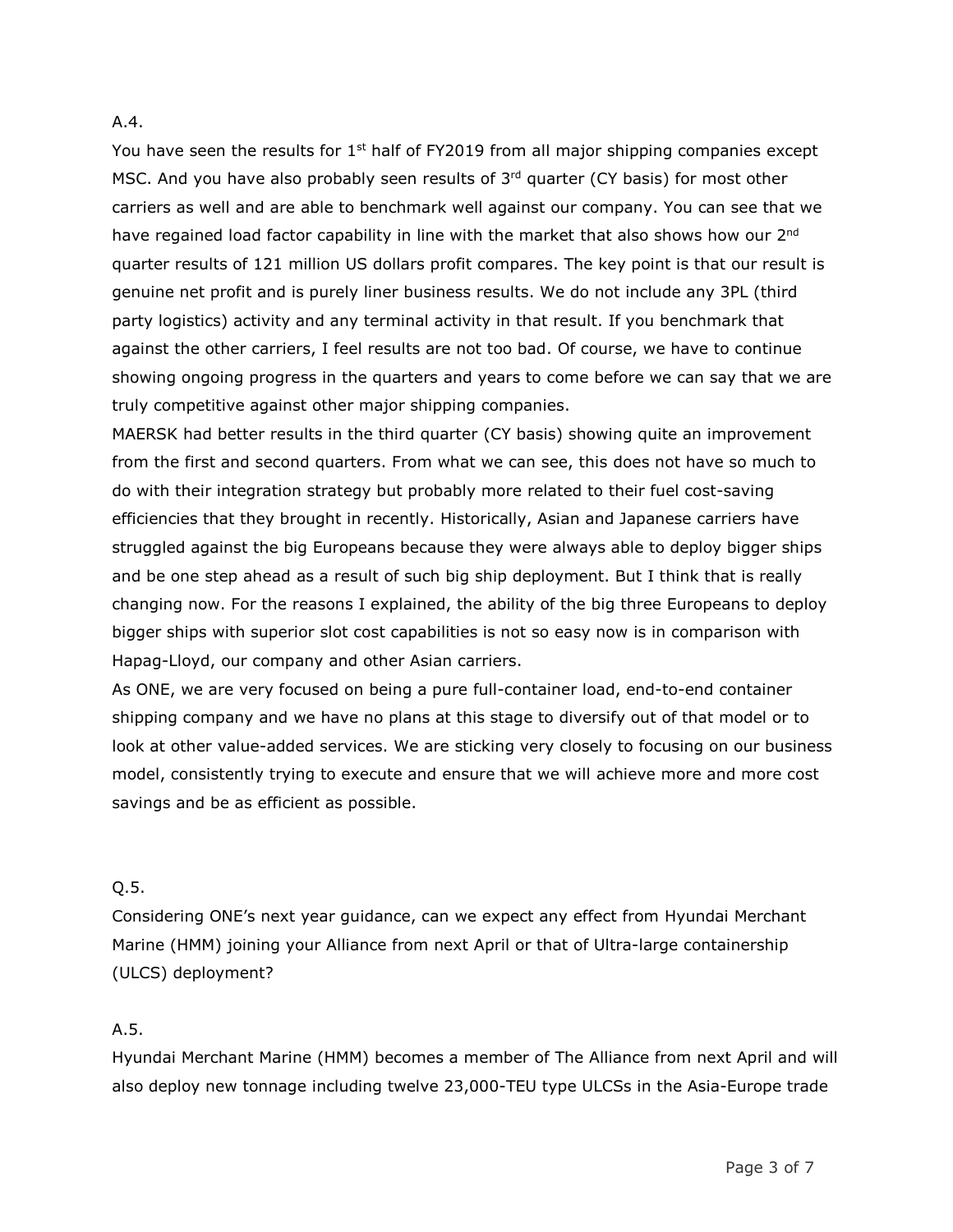within THE Alliance. It will be of benefit to THE Alliance because it will give us about an additional 15% capacity in scale which will also be beneficial to ONE. As you can see, The Ocean Alliance and 2M have more of the 20,000-TEU type ULCS service loops deployed in the Asia-Europe trade. While our 14,000-TEU type ULCSs are quite efficient, 20,000-TEU type ULCS have a slight efficiency improvement over the 14,000-TEU type. We already have one 20,000-TEU type ULCS service loop which ONE and Hapag Lloyd are jointly deploying. By bringing HMM in, we will be able to offer a 2<sup>nd</sup> 20,000-TEU type ULCS service loop which will give us a more cost-competitive situation in the market than we previously had. HMM had been involved in the consortium before and MOL and NYK also had worked with them as a partner in the G6 Alliance. They are fully signed up with THE Alliance which will be beneficial and cooperative in the working of our Alliance, enabling us to continuously maintain quick decision-making and efficient deployments.

#### Q.6.

Regarding cost competitiveness shown in slide on page 17, you are considering enhancing ship size portfolio with more competitive ULCS. From the standpoint of finance, how do you plan to deploy such fleet? Do you plan to charter them or purchase and own such vessels by yourself? As you also plan to explore the emerging North-South trade, will you need new fleet for providing those services?

#### A.6.

In terms of the slide on page 13, our three parent companies made some quite good investments. We recently took delivery of some new 20,000-TEU type and 14,000-TEU type ULCSs in July this year which completes that new building project. However, we are continuing to study future newbuilding projects and are looking at different ship sizes and types for potential future ordering by our own technical team in our Singapore GHQ. In terms of new vessel orders, we will do so in a logical way, trying to optimize the cascade benefits for ONE. Whether or not to own or charter ships, we are flexible to both models. What is clear, however, is that any new ships that we own or charter for the long-term would be on the balance sheet of GHQ as our operating company in Singapore. In the future, our three shareholders will not be ordering or owning ships nor chartering them to us.

In terms of the Intra-Asia market, we are not in any formal alliance. We have 56 services by ourselves and operate some of them exclusively. In other markets, particularly in the Indian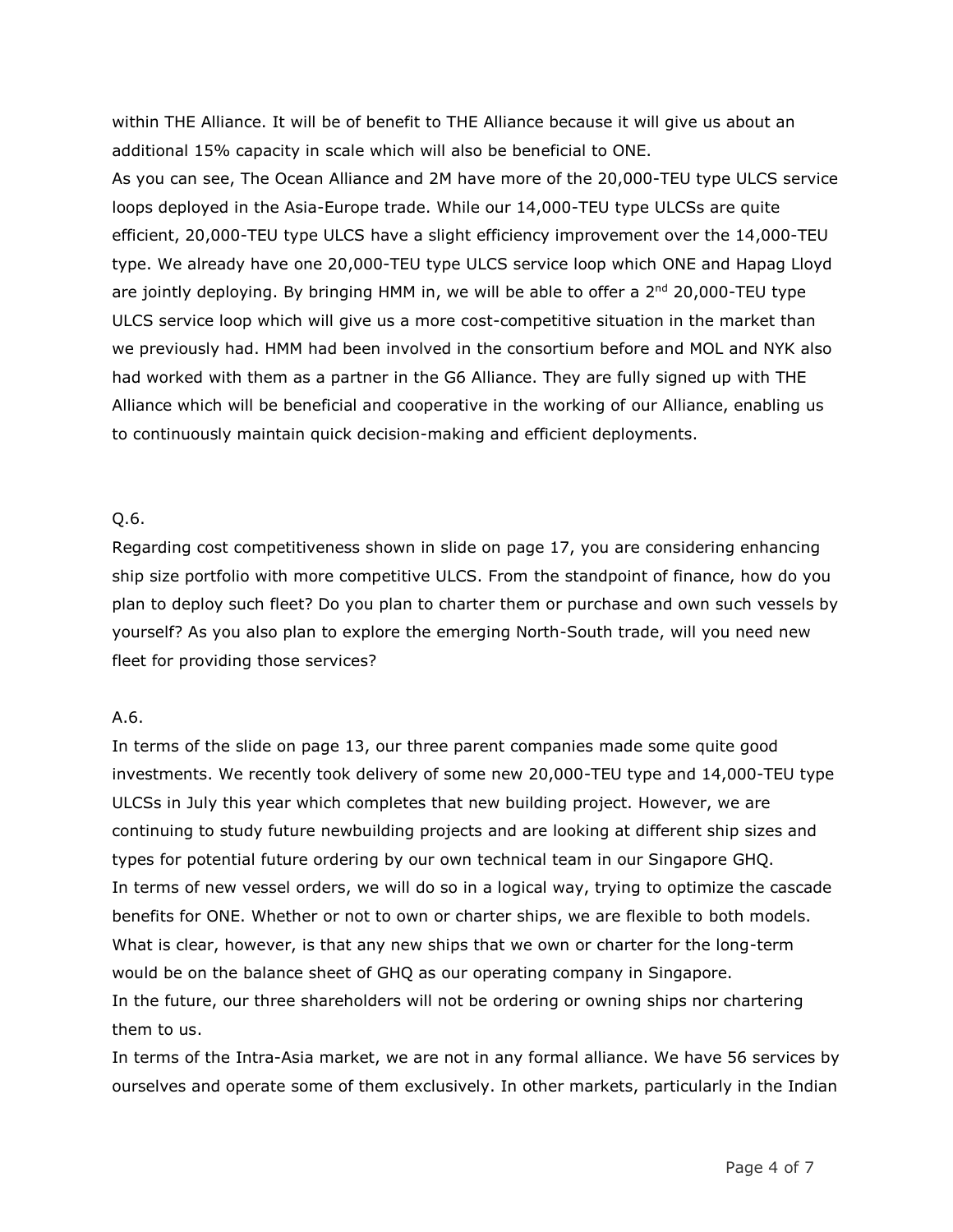sub-continent trades or Middle East trade where larger ship sizes are required, we are working with alliance partners. So far, our strategy in Intra-Asia trade has been to organically grow and develop our own network capability, but if we do not have sufficient scale to work with more partners, we can deploy large-size ships in that particular market. And I think that the organic growth model will continue to be our key focus for the time being.

## <Industrial Hot Topics>

# Q.7.

In related to usage of compliant-fuel due to MARPOL 2020 Regulation from January, why do you think that you can transfer the additional fuel cost to your customers in spot market? As spot market rates fell after rising in the first week of November, it is my view that market supply-demand has rather weakened.

And could you tell us how we can understand that you have been successful in cost recovery on the spot market?

# A.7.

For all of our fixed contract cargo which is over one month, we have been successful in ensuring that there is cost recovery in those contracts. The cargo of less than one month refers to the spot market where we offer a fixed rate for generally two or four week period. When we offer that rate, fuel costs will be reflected in the rate offered. From January 1st, we would expect to increase our spot freight rates and we believe that can happen. And of course, the early Chinese New Year in 2020 is naturally going to help maintain supplydemand equilibrium. Therefore, we can ensure that we achieve cost recovery in the spot market.

After that, we have to wait and see how the overall supply-demand position is for the spot market and the overall operational cost of ships will increase. In case supply-demand is not so strong and we cannot recover extra fuel costs from the spot market, then we will have to review our capacity management and our ability to be able to deploy the full capacity. You have visibility to the spot market through the SCFI(Shanghai Shipping Exchange Index) and you can see what is the FEU (40 foot equivalent unit) rate for Shanghai to USA or Shanghai to Europe. If SCFI goes up compared with the same period of 2019 by at least US\$200 to US\$250 dollars per FEU, then it will give you an indication as to whether carriers have been successful or not in terms of recovering their additional fuel costs.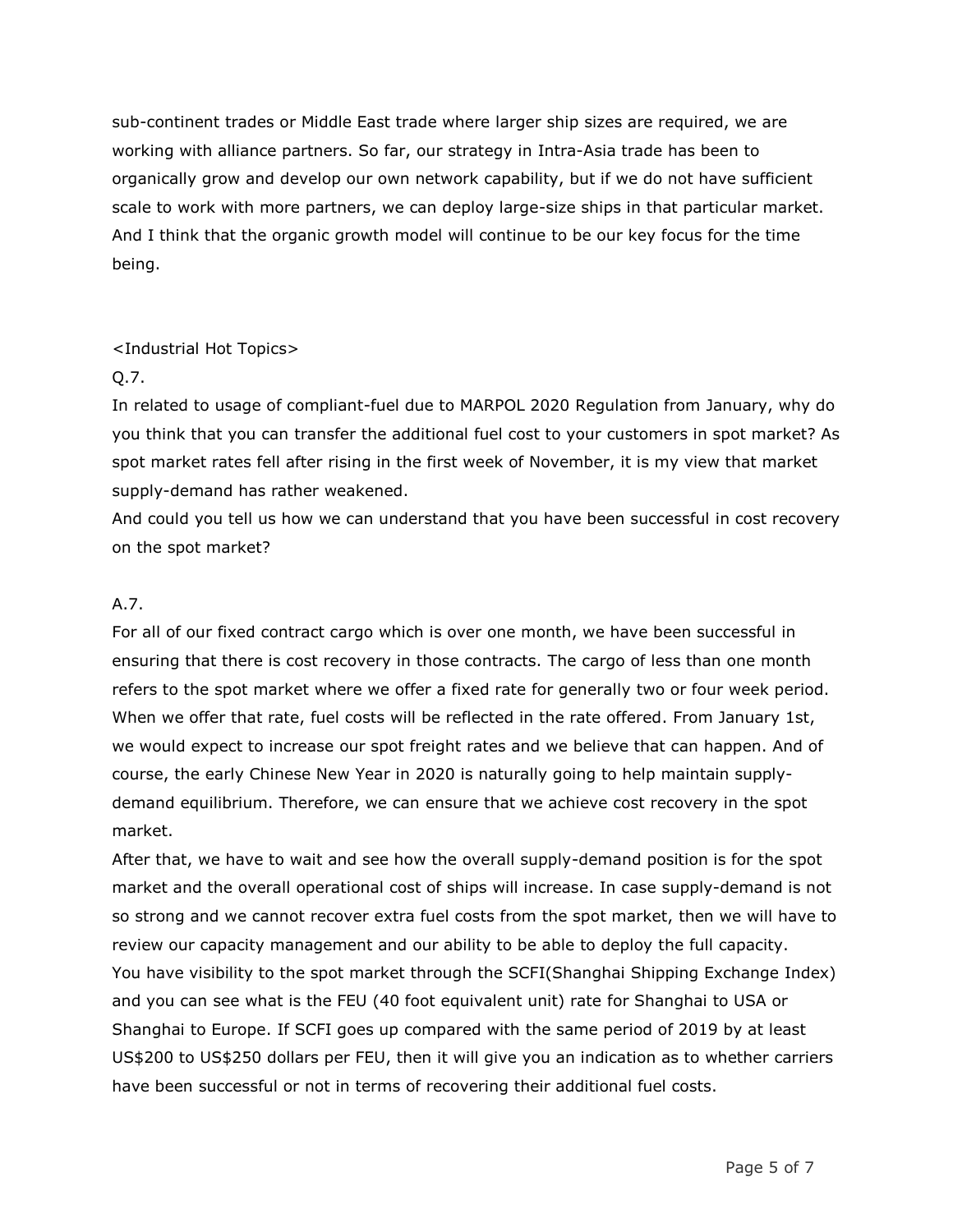#### Q.8.

In terms of SOx scrubber installation, your competitors have moved a little bit earlier. What are your thoughts about strategy of scrubber installation in regular dry-dock period? Besides, in terms of pricing in spot market freight rates going into January, how do you think competitive dynamics will work for those shipping companies that have installed scrubbers? Do you worry about under-cutting the market or keeping rates low given their lower cost structure in this phase?

#### A.8

The first point is that the market average that fitted scrubbers will be 7% before the first of January 2020 and therefore the remaining 93% will use regulation-compliant fuels. However, 100% of our fleet will utilize regulation-compliant fuels from 1st of January. So, we will catch up with market average during fiscal year 2020 in line with our dry docks. Due to quite a high spread between low-sulfur fuels and high-sulfur fuels in the current market, it does look as if we made the right call by fitting scrubbers initially. However, let me make two points: One is that we are still in the early days. Markets are still

changing over from high-sulfur fuels to low-sulfur fuels and our experience is that there is plenty of low-sulfur fuels available. In fact, there is a shortage of high-sulfur fuels in some market so we had to change some bunkering plans in the last six weeks. This means that the oil supplier industry is moving quite quickly to supply low-sulfur fuels so that they do not get caught with stocks of high-sulfur fuels.

Secondly, not in all cases but in majority of cases, installation of scrubbers is taking more time than expected due to some technical issues. In Asia, installation of scrubbers took about 56 days on average. As we work with our dry-docks, we are planning to ensure that we do not have such technical difficulties. There are vessels still waiting to get into shipyards that have missed their scrubber slots. That makes supply market quite tight at the moment and chartering market for large-sized vessels on average are pretty much sold out in terms of availability of vessel chartering. Of course, there is the capex around purchase and installation of the scrubber with a longer fitting period. When scrubber is installed, cost is about three and a half million US dollars for a new-order vessel and over 5 million in case of the retrofit. At the end of the day, these investments will have to be reflected in either a higher charter rate payable to the vessel owner or taken that capex hit themselves and depreciate it over the next two or three years.

So far, we have not seen evidence of any predatory pricing by those carriers which have fitted scrubbers at this stage. At this moment, we will have to just wait and see how that